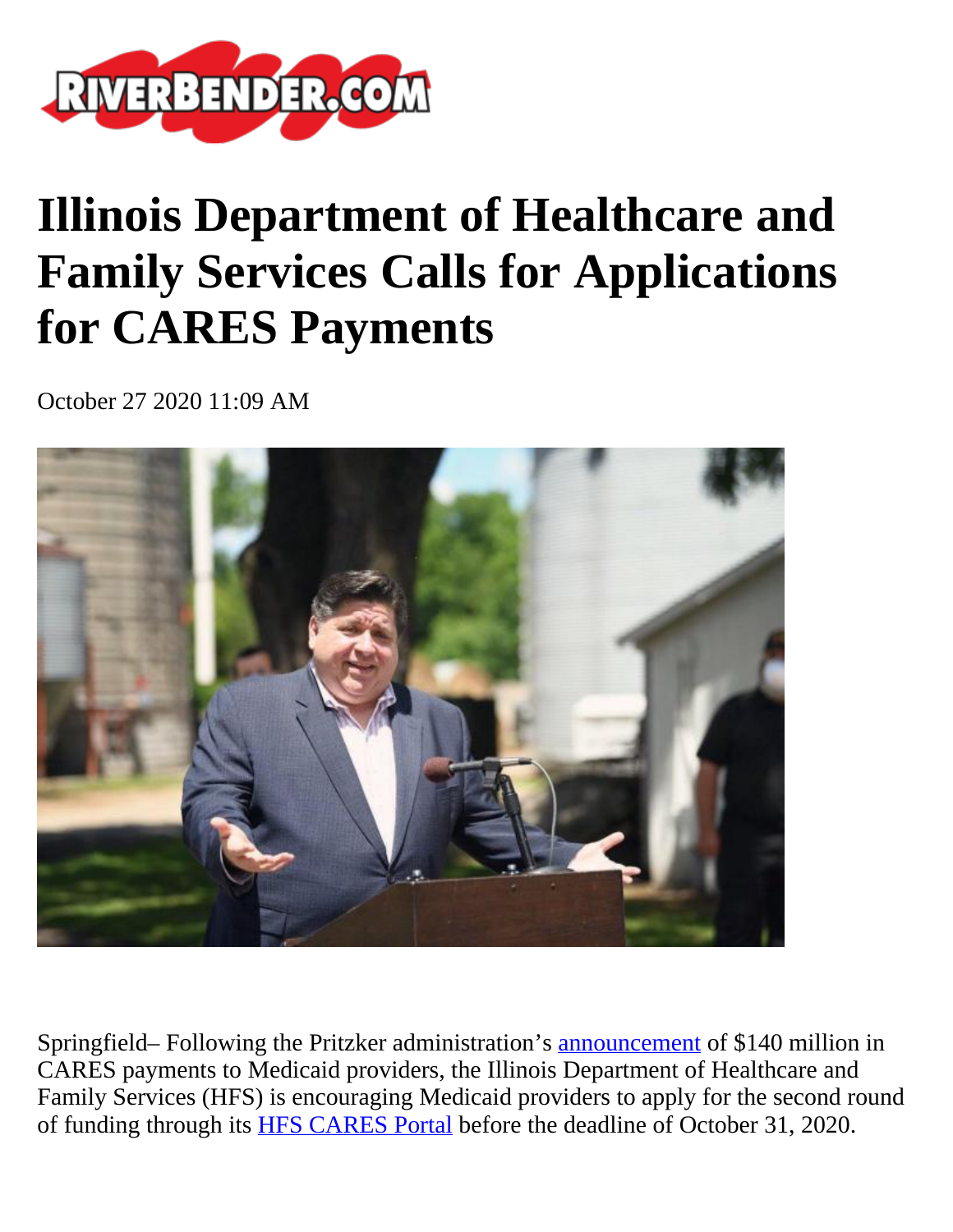"Although we've received hundreds of applications for funding, we know there are providers out there that still haven't started an application," said Theresa Eagleson, HFS Director. "This pandemic has magnified inequities in our health system, and we especially want our community partners in disproportionately impacted areas to apply."

Earlier this year, the Illinois General Assembly appropriated funding from the Coronavirus Aid, Relief, and Economic Security (CARES) Act to HFS to distribute to Illinois Medicaid providers. To help providers apply for and receive this money, HFS created a streamlined portal at [CARESapp.hfs.illinois.gov.](https://caresapp.hfs.illinois.gov/)

The portal is open from September 29, 2020 through noon on Saturday October 31, 2020. Providers are advised not to wait until the last minute because it may take significant time to gather the information required for an application.

CARES payments can be used to offset unexpected costs incurred due to COVID-19. Examples include expenses related to providing PPE for employees or customers, deep cleaning services, payroll expenses for hazard pay, and other healthcare supplies. CARES payments cannot be used to replace lost revenue, but can be used for the reimbursement of regular costs, such as rent and utilities, that providers are having trouble covering because of lost revenue due to unexpected lower utilizations as a result of the pandemic. The payments may be applied to eligible expenses from March 1 to December 30, 2020.

Providers who have already received funding from other state and federal sources are still eligible for these payments. HFS will consider the other funds received when determining payment award amounts.

For help with applications, providers can email **[HFS.CARES@illinois.gov](mailto:HFS.CARES@illinois.gov)** or call 866-385-0600 from 7:00 am to 5:00 pm Monday through Friday. Call center support is available in English and Spanish.

Additional resources for providers may be found below:

HFS CARES Portal: <https://caresapp.hfs.illinois.gov/>

HFS CARES Website:<https://www.illinois.gov/hfs/Pages/CARESUpdatePage.aspx>

Supporting Documents

- • [Frequently Asked Questions](https://caresapp.hfs.illinois.gov/faq/)
- • [Frequently Asked Questions Walkthrough](https://multimedia.illinois.gov/hfs/Hfs-Cares-Portal-Walkthrough-2-101420.html)